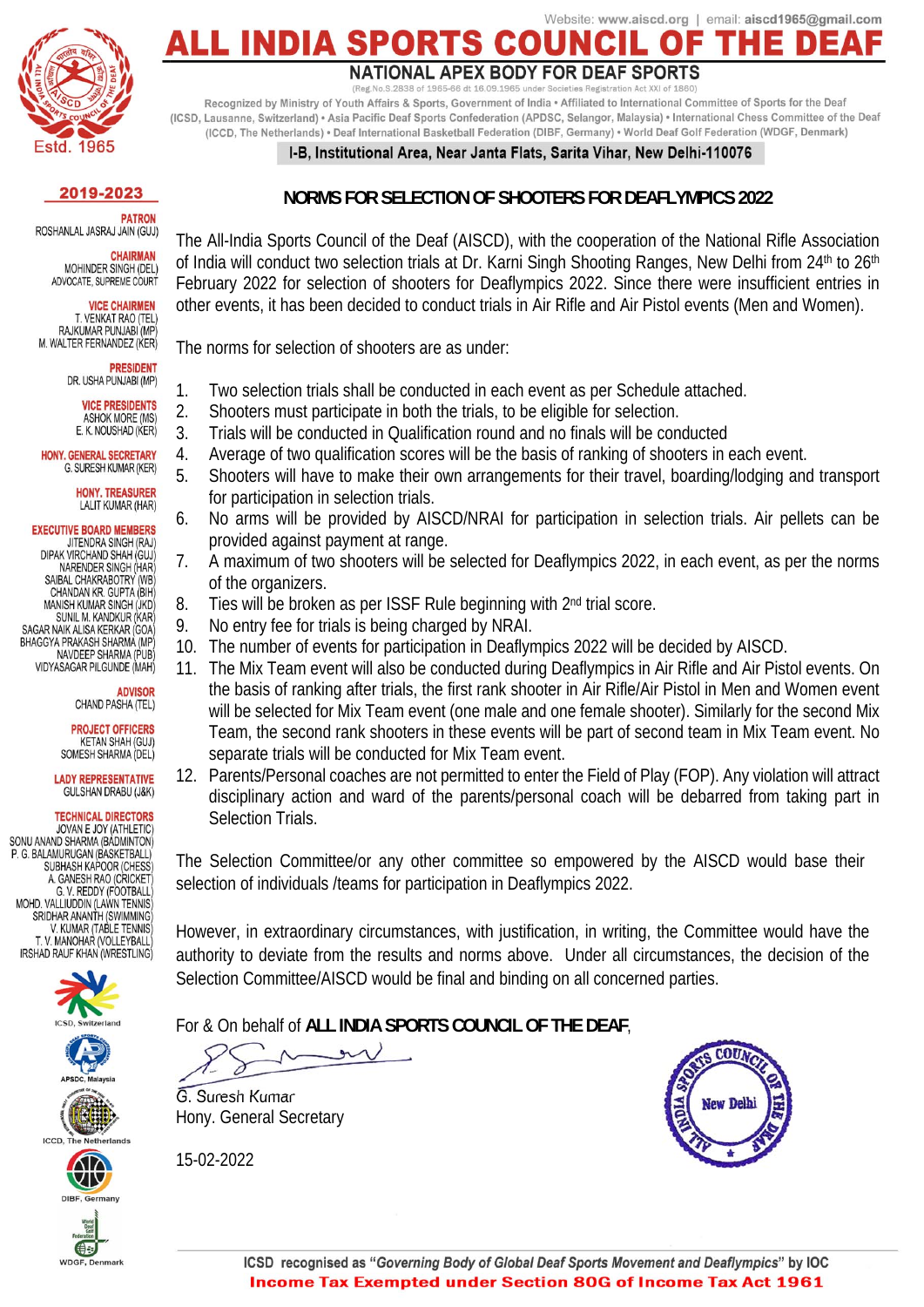# **ALL INDIA SPORTS COUNCIL OF THE DEAF**

1-B, Institutional Area, Near Janta Flats, Sarita Vihar, New Delhi – 110 076

### **DATE REPORTING TIME COMPETITION STARTS COMPETITION ENDS TRIAL**  FEBRUARY  $24, 2022$  TRAINING 10.00 AM 11.30 AM TRAINING AIR PISTOL (MEN & WOMEN) 12.30 PM 14.00 HOURS TRAINING AIR RIFLE (MEN & WOMEN) FEBRUARY 25, 2022 10.00 AM 10.30 AM 11.45 AM TRIAL 1 OF AIR PISTOL (MEN & WOMEN) 12.30 PM | 13.00 HOURS | 14.15 HOURS TRIAL 1 OF AIR RIFLE (MEN & WOMEN) FEBRUARY 26, 2022 10.00 AM 10.30 AM 11.45 AM TRIAL 2 OF AIR RIFLE (MEN & WOMEN) 12.30 PM | 13.00 HOURS | 14.15 HOURS TRIAL 2 OF AIR PISTOL (MEN & WOMEN)

## **TENTATIVE SCHEDULE FOR SELECTION TRIALS AT DR. KARNI SINGH SHOOTING RANGES**

NO FINALS WILL BE CONDUCTED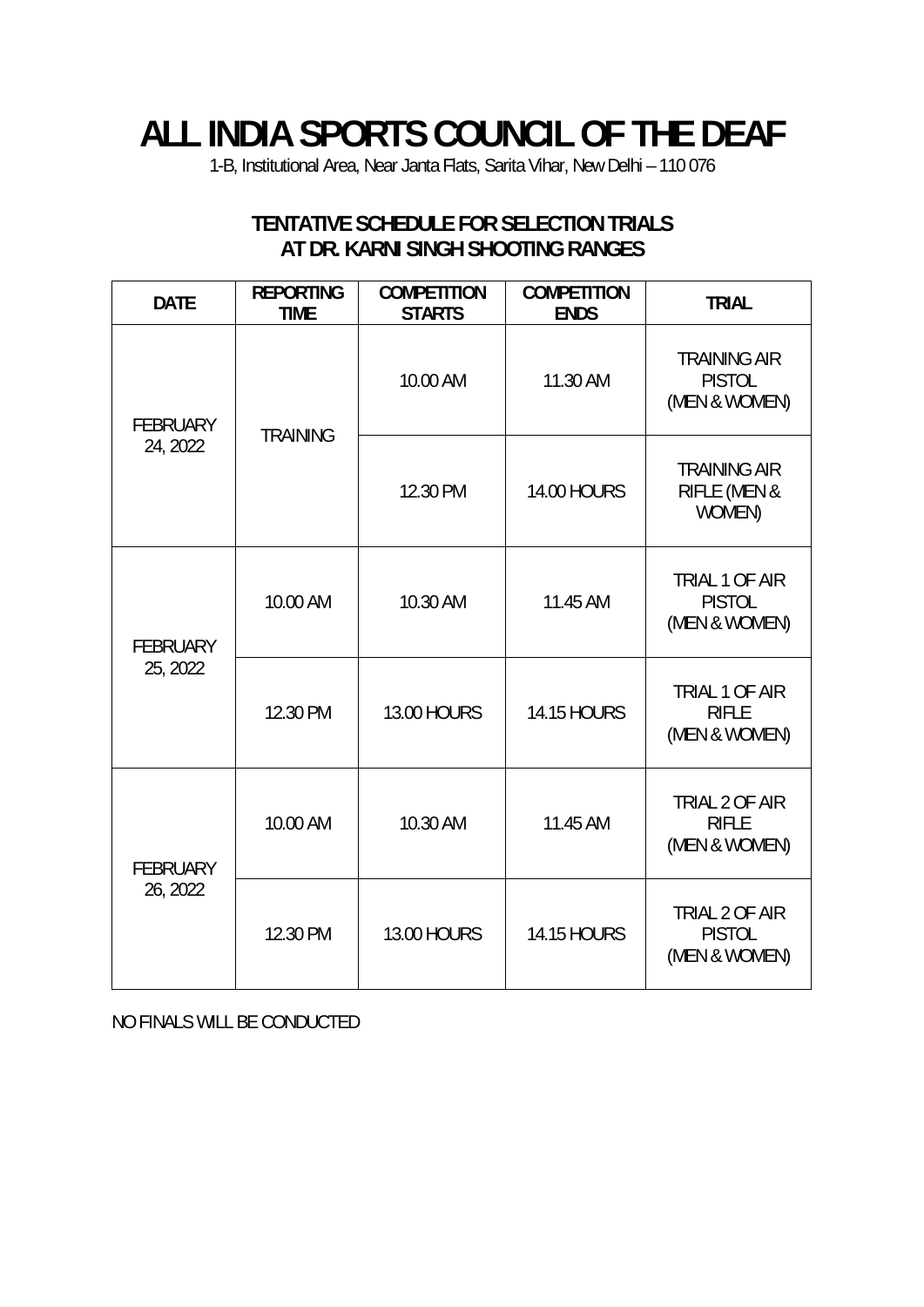## **SELECTION TRIALS FOR DEAF SHOOTERS MEN EVENTS**

|                 | S.NO. NAMES                | <b>CONTACT NO</b> | <b>NRAI SHOOTER ID</b> |            | $10 AR$ FR3P   | Prone     | 10AP            | <b>RFP</b>     | $25$ SP        |
|-----------------|----------------------------|-------------------|------------------------|------------|----------------|-----------|-----------------|----------------|----------------|
| 1               | Ishaan Raj Aggarwal        |                   | SHM2301200304          | $\sqrt{}$  |                |           |                 |                |                |
| $\overline{2}$  | Rahul Ishwar Baisane       |                   | SHM2406200202          | $\sqrt{}$  |                |           |                 |                |                |
| 3               | Chetan Hanmant sapkal      | 9588403452        | SHM1911199605          |            |                |           | $\sqrt{}$       |                |                |
| 4               | PARTH MAHARISHI            | 9958786698        | SHM3107200305          |            |                |           | $\sqrt{}$       |                | $\sqrt{}$      |
| 5               | Abhivav Deshwal            | 8791366920        | SHM0612200702          |            |                |           | $\sqrt{}$       |                |                |
| 6               | Shourya Saini              | 7500006105        | SHM1606200301          | $\sqrt{2}$ |                |           |                 |                |                |
| $\overline{7}$  | <b>Balbir Singh</b>        | 7000801348        | SHM2109198201          |            |                |           | $\sqrt{ }$      | $\sqrt{}$      |                |
| 8               | SATYAM PANDEY              | 9005444449        | SHM1203200411          | $\sqrt{}$  |                |           |                 |                |                |
| $\overline{9}$  | VINU.K.S                   | 8547542036        | SHM1810200209          | $\sqrt{}$  |                |           |                 |                |                |
| 10              | Mohit Kumar Paswan         | 9437571966        | SHM1608199602          | $\sqrt{}$  |                |           |                 |                |                |
| 11              | saurabh dhama              | 7055761413        | UNDER STATE APPROVAL   |            |                |           | $\sqrt{}$       |                |                |
| $\overline{12}$ | CHIRANSH CHOMIYA           | 9829130635        | SHM0209200603          | $\sqrt{}$  |                |           |                 |                |                |
| 13              | Vinit zanje                | 7208503940        | SHM2702200102          |            |                |           | $\sqrt{}$       |                |                |
| 14              | Chirag rathi               | 9896446569        | 07-05-1996             |            |                |           | $\sqrt{}$       |                |                |
| 15              | Arun Panchal               | 9728412917        | SHM2204200203          | $\sqrt{}$  |                |           |                 |                |                |
| 16              | <b>ABHINAV DESHWAL</b>     |                   | SHM0612200702          |            |                |           | $\sqrt{}$       |                |                |
| 17              | Prem Madhav Bali           | 7895305308        | SHM1911200701          |            |                |           | $\sqrt{}$       |                |                |
| 18              | <b>AMAN JINAGAL</b>        | 7630066030        | N/A                    |            |                |           | $\sqrt{}$       |                | $\sqrt{}$      |
| 19              | Abhishek Kumar             | 7033123486        | SHM0306199701          | $\sqrt{}$  | $\sqrt{}$      | $\sqrt{}$ |                 |                |                |
| 20              | Danish Mehar               | 9928500786        | N/A                    | $\sqrt{}$  |                |           |                 |                |                |
| 21              | Naman                      | 8813818476        |                        | $\sqrt{}$  |                |           |                 |                |                |
| 22              | Ashutosh Khuntia           | 7978896916        | SHM0612200003          | $\sqrt{}$  |                |           |                 |                |                |
| 23              | Mohammed Murtaza Vania.    | 9898232452        | SHM1711200501          | $\sqrt{}$  |                |           |                 |                |                |
| 24              | Milan Bhardwaj             | 9413918368        | SHM2609200803          |            |                |           | $\sqrt{}$       |                |                |
| 25              | Samarth Gajanan Satote     | 8379890291        | N/A                    |            |                |           | $\sqrt{}$       |                |                |
| 26              | <b>JOHNI</b>               | 9660480468        | 01-01-1992             |            |                |           | $\sqrt{}$       |                |                |
| 27              | Vijay Singh Rathore        |                   | SHM1910198403          |            |                |           |                 |                |                |
| 28              | harshvardhan singh rathore | 9929463559        |                        |            |                |           | $\sqrt{}$       |                |                |
| 29              | Shreyas Parkar             | 9833840103        | 08-10-1988             |            |                |           |                 |                |                |
| 30              | SHUBHAM VASHIST            | 7838951073        | SHM2204199802          |            |                |           | $\sqrt{}$       |                | $\sqrt{}$      |
| 31              | Nandish M C                |                   |                        | $\sqrt{}$  |                |           |                 |                |                |
| 32              | <b>Keshav Goel</b>         | 8076361145        |                        |            |                |           | $\sqrt{}$       |                |                |
| 33              | Rahul Ishwar Baisane       | 9421293275        | SHM2406200202          | $\sqrt{}$  |                |           |                 |                |                |
| 34              | Devansh Kumar Chauhan      | 9821110175        | 04-09-2006             |            |                |           | $\sqrt{}$       |                |                |
| 35              | Danush Srikanth            | 9908113421        | SHM2107200201          | $\sqrt{}$  |                |           |                 |                |                |
|                 | <b>TOTAL</b>               |                   |                        | 16         | $\overline{1}$ | 1         | $\overline{17}$ | $\overline{1}$ | $\overline{3}$ |